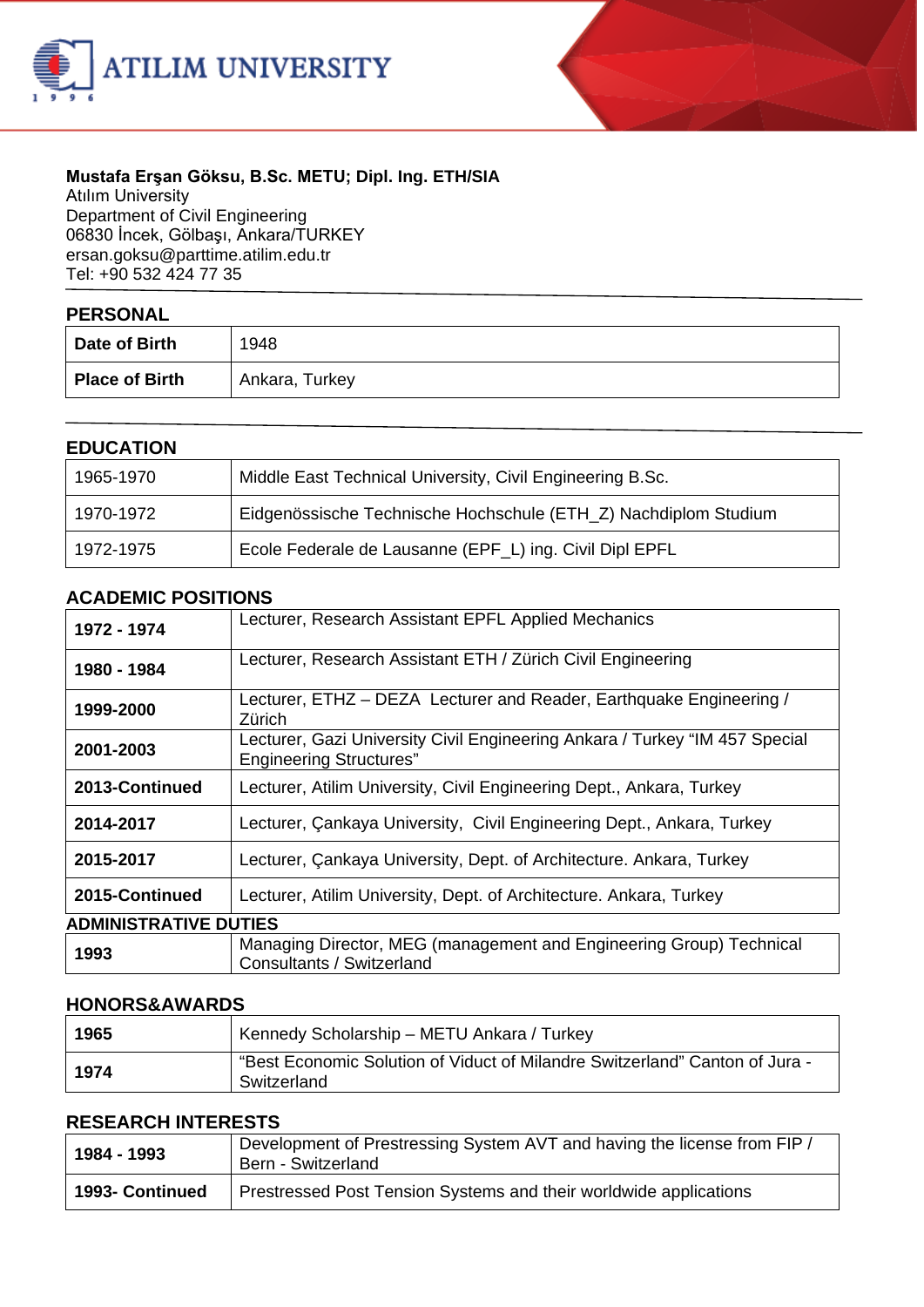| 1993- Continued   Project Management |
|--------------------------------------|
|                                      |

# **PUBLICATIONS (2019)**

|   | GÖKSU, E. ve STUDER, J. "Erdbeben in der Westtürkei vom 17. August<br>1999" SI+A Schweizer Ingenieur und Architect Nr. 43/1999                                                                     |  |
|---|----------------------------------------------------------------------------------------------------------------------------------------------------------------------------------------------------|--|
|   | GÖKSU, E. ve BADAUX, M. "Tremblement de Terre Août 1999 en<br>Turquie " SIA Journal                                                                                                                |  |
| 3 | Göksu, E. 'Çimento Silolarında yeni bir teknoloji – Ard-germeli beton silolar'<br>Yapı Dünyası Aralık 1997, Ankara                                                                                 |  |
| 4 | Göksu, E. 'Önyapımlı İskelet Sistemler ve Niğbaş Uygulamasa' TÜBİTAK<br>Teknik Kongre Tebliğleri Eylül 1980, Ankara                                                                                |  |
| 5 | Göksu, E. 'Öngerilimli Durukça Belirsiz yapılarda asalak zorlamalar' İMO<br>Türkiye Mühendislik Haberleri Haziran 1977, Ankara                                                                     |  |
| 6 | Göksu, E. 'Önceden Kaynaşmalı (Pretension) ve Sonradan Kaynaşmalı (Post<br>tension) Öngerilimli yapık (prefabrik) öğelerin yapım ilkeleri' IMO Türkiye<br>Mühendislik Haberleri Kasım 1976, Ankara |  |
|   | Göksu, E. 'Öngerilimli Betonun Statiği ve Hesap yöntemleri' IMO Türkiye<br>Mühendislik Haberleri Eylül 1975, Ankara                                                                                |  |
| 8 | Göksu, E. 'Öngerilimli Betonun Gereksindirdiği yapı gereçlerği' IMO Türkiye<br>Mühendislik Haberleri Mart 1976, Ankara                                                                             |  |

# **PROJECTS**

| 2017-Continue   | (TAEK) Consultancy services to MATRISeb, which gives consultancy to the<br>new nuclear power plants related to the construction of the central power plant<br>section which the Turkish Atomic Energy Agency is building |
|-----------------|--------------------------------------------------------------------------------------------------------------------------------------------------------------------------------------------------------------------------|
| 2017_Continue   | <b>Embassy Of Bangladesh, Ankara</b><br>"Static and reinforced concrete projects and consultancy services of the<br>Embassy and the Chancellery building planned to be constructed in Ankara"                            |
| 2017_Continue 3 | Sakarya Karasu Harbour Construction - Republic of Turkey, Industry<br>and Development Bank - Technical Consulting Works<br>Türkiye Sanayi Kalkınma Bankası A.Ş                                                           |
| 2014 Continue 4 | PPP Bilkent Hospital and Health Care Center - Ankara<br>"Republic of Turkey, Ministry of Health and Welfare - Consultant"                                                                                                |
|                 |                                                                                                                                                                                                                          |
| 2014 Continue   | Specialized Hospital in EL TAIF - Saudi Arabia<br>"Design review of Structural Calculations and Reinforced Parts"                                                                                                        |
| 2014_Continue   | <b>ALMAZ Family Shopping Center / Chelyabinsk - Russia</b><br>"Structural Calculations and Design review of reinforced Flat Slabs"                                                                                       |
| 2013_Continue   | North Marmara Expressway and 3rd Bosphorous Bridge<br>"Reinforced and Prestressed Concrete Parts - Technical Consulting"                                                                                                 |
| 2012_2013       | Ankara – İstanbul High speed Railway Bridges and Tunnels<br>"Preparation of Tender Documents and Static and dynamic Calculations<br>and Design of Precast - Prestressed Bridges"                                         |